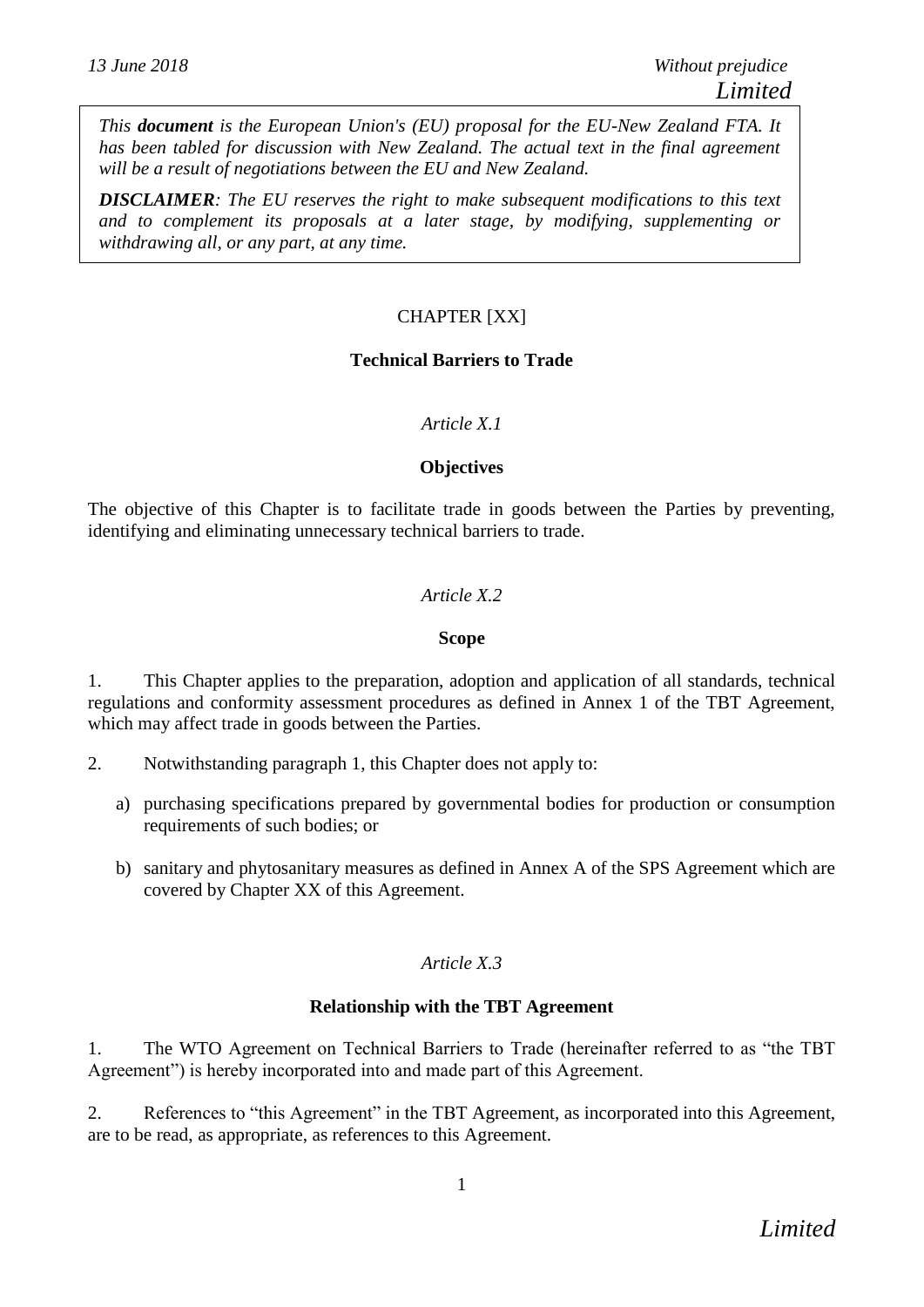3. The term "Members" in the TBT Agreement, as incorporated into this Agreement, shall have the same meaning in this Agreement as it has in the TBT Agreement.

Terms referred to in this Agreement, shall have the same meaning in this Agreement as they have in 4. the TBT Agreement.

## *Article X.4*

## **Technical regulations**

1. Each Party shall carry out, in accordance with its respective rules and procedures, a regulatory impact assessment of planned technical regulations.

2. The Parties shall assess the available regulatory and non-regulatory alternatives to the proposed technical regulation that may fulfil the Party's legitimate objectives, in accordance with Article 2.2 of the TBT Agreement.

3. The Parties shall use relevant international standards as a basis for their technical regulations except when the Party developing the technical regulation can demonstrate that such international standards would be an ineffective or inappropriate means for the fulfilment of the legitimate objectives pursued.

4. International standards developed by the organisations listed in Annex 1 shall be considered to be the relevant international standards within the meaning of Article 2, Article 5 and Annex 3 of the TBT Agreement provided that in their development these organisations have complied with the principles and procedures set out in the Decision of the WTO Committee on Technical Barriers to Trade on Principles for the Development of International Standards, Guides and Recommendations with Relation to Article 2, Article 5 and Annex 3 of the TBT Agreement.

5. At the request of either Party the [Joint Trade Committee (or appropriate institutional mechanism)] shall consider updating the list of Annex 1.

6. If a Party has not used international standards as a basis for its technical regulations, a Party shall, on request from the other Party, identify any substantial deviation from the relevant international standard and explain the reasons why such standards have been judged inappropriate or ineffective for the aim pursued, and provide the scientific or technical evidence on which this assessment is based.

7. In addition to Articles 2.3 and 2.4 of the TBT Agreement, the Parties shall review technical regulations to increase their convergence with relevant international standards. The Parties shall, inter alia, take into account any new development in the relevant international standards and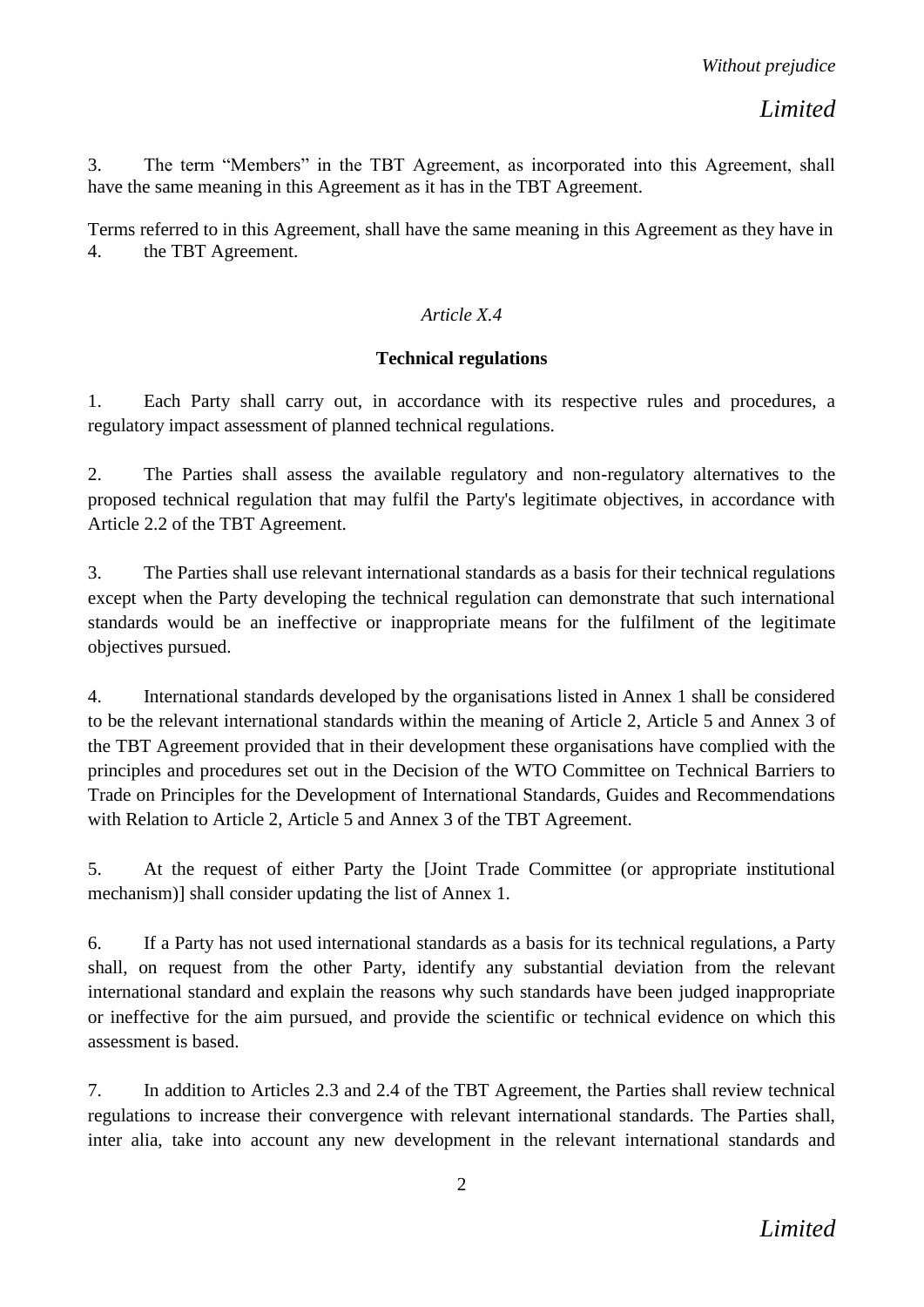whether the circumstances that have given rise to divergences from any relevant international standard continue to exist.

8. In accordance with its respective rules and procedures and without prejudice to *Chapter XX (Good Regulatory Practice)* when developing major technical regulations which may have a significant effect on trade each Party shall ensure that transparency procedures exist that allow persons of the Parties to provide input through a public consultation process, except where urgent problems of safety, health, environmental protection or national security arise or threaten to arise. Each Party shall allow persons of the other Party to participate to such consultation in terms no less favourable than those accorded to its own persons, and make the results of that consultation process public.

## *Article X.5*

### **Standards**

1. With a view to harmonizing standards on as wide a basis as possible, the Parties shall encourage the standardizing bodies within their territories, as well as the regional standardizing bodies of which they or their standardizing bodies within their territories are members:

- (a) to participate, within the limits of their resources, in the preparation of international standards by relevant international standardizing bodies;
- (b) to use relevant international standards as a basis for the standards they develop, except where such international standards would be ineffective or inappropriate, for instance because of an insufficient level of protection or fundamental climatic or geographical factors or fundamental technological problems;
- (c) to avoid duplication of, or overlap with the work of international standardizing bodies;
- (d) to review national and regional standards not based on relevant international standards at regular intervals, with a view to increasing their convergence with relevant international standards;
- (e) to cooperate with the relevant standardization bodies of the other Party in international standardization activities. That cooperation may be undertaken in the international standardization bodies or at regional level; and
- (f) to foster bilateral cooperation between them and the standardization bodies of the other Party.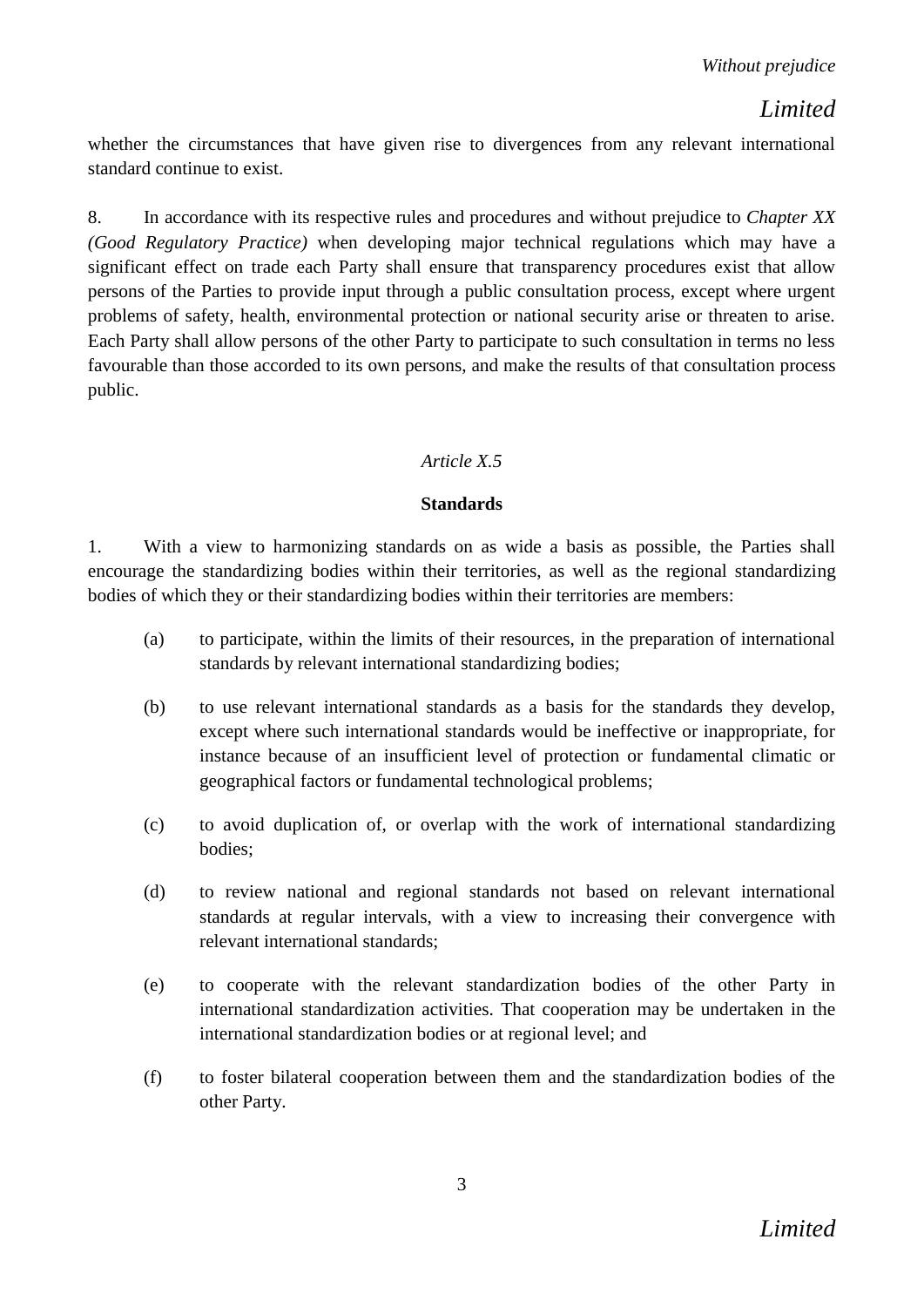2. The Parties should exchange information on:

- (a) their use of standards in support of technical regulations;
- (b) each other's standardization processes, and the extent of use of international standards, regional or sub-regional standards as a base for their national standards.

3. If standards are made mandatory through incorporation or referencing in a draft technical regulation or conformity assessment procedure, the transparency obligations set out in Article 7 and in Articles 2 or 5 of the TBT Agreement shall be fulfilled.

### *Article X.6*

#### **Conformity assessment**

1. The provisions set out in Article 4 with respect to the preparation, adoption and application of technical regulations shall also apply, mutatis mutandis, to conformity assessment procedures.

2. If a Party requires conformity assessment as a positive assurance that a product conforms with a technical regulation, it shall:

- (a) select conformity assessment procedures proportionate to the risks involved as determined on the basis of a risk-assessment;
- (b) consider the use of the supplier's declaration of conformity, i.e. a declaration of conformity issued by the manufacturer on his sole responsibility and excluding mandatory third-party assessment, as assurance of conformity among the options for showing compliance with technical regulations;
- (c) if requested, provide information to the other Party on the criteria used to select the conformity assessment procedures for specific products.

3. If a Party requires third party conformity assessment as a positive assurance that a product conforms with a technical regulation, and it has not reserved this task to a governmental body as specified in paragraph 4, it shall:

- (a) preferentially use accreditation to qualify conformity assessment bodies;
- (b) make best use of international standards for accreditation and conformity assessment, as well as international agreements involving the Parties' accreditation bodies, for example, through the mechanisms of the International Laboratory Accreditation Cooperation (ILAC) and the International Accreditation Forum (IAF);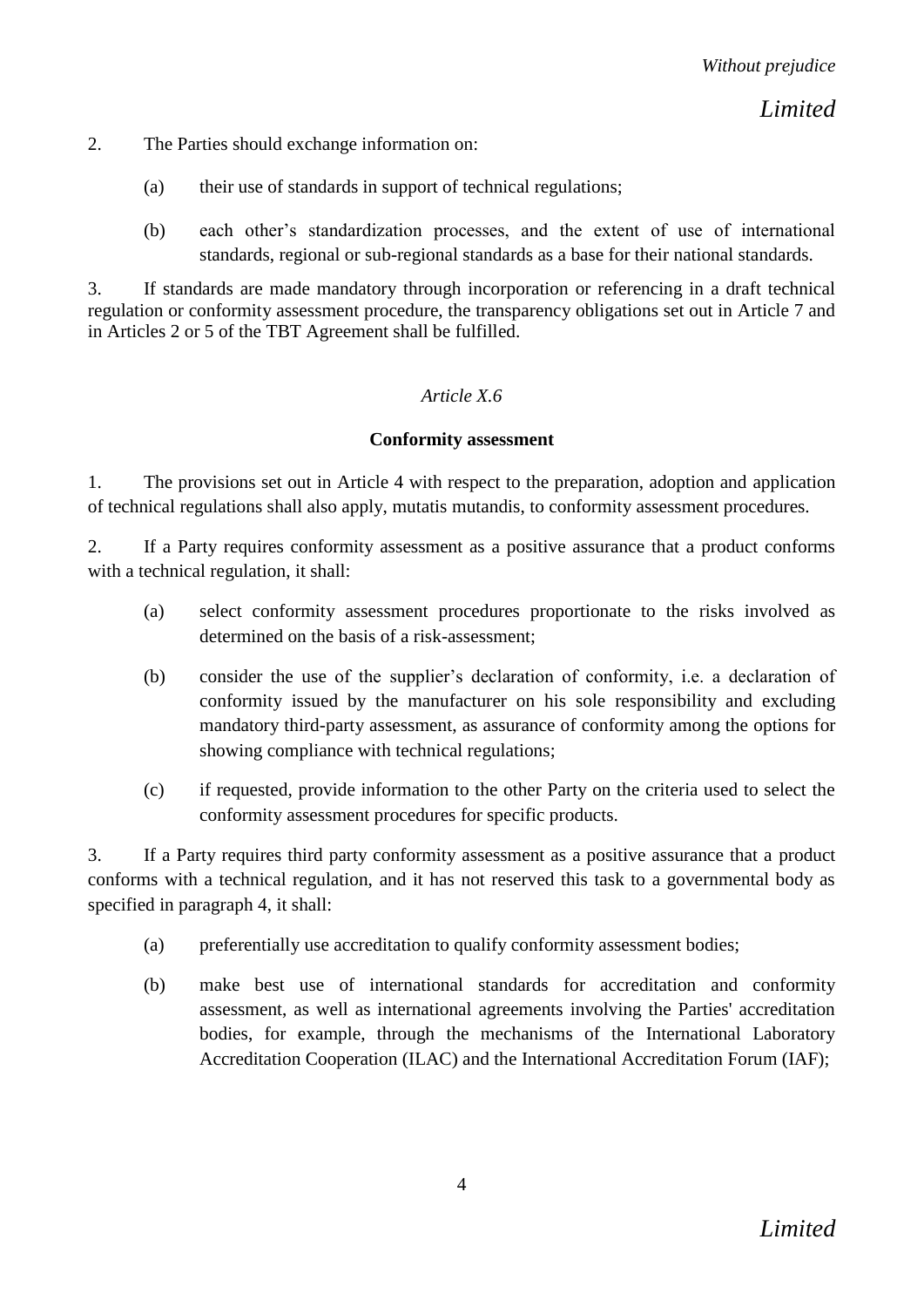- (c) join or, as applicable, encourage their conformity assessment bodies to join any functioning international agreements or arrangements for harmonization and/or facilitation of acceptance of conformity assessment results;
- (d) ensure that economic operators have a choice amongst the conformity assessment bodies designated by the authorities for a particular product or set of products;
- (e) ensure that conformity assessment bodies are independent of manufacturers, importers and economic operators in general and that there are no conflicts of interest between accreditation bodies and conformity assessment bodies;
- (f) allow conformity assessment bodies to use subcontractors to perform testing or inspections in relation to the conformity assessment, including subcontractors located in the territory of the other Party. Nothing in this subparagraph shall be construed to prohibit a Party from requiring subcontractors to meet the same requirements that the conformity assessment body to which it is contracted would be required to meet in order to perform the contracted tests or inspection itself; and,
- (g) publish in a single website a list of the bodies that it has designated to perform such conformity assessment and relevant information on the scope of each such body's designation.

4. Nothing in this Article shall preclude a Party from requesting that conformity assessment in relation to specific products is performed by specified government authorities of the Party. In such cases, the Party shall:

- (a) limit the conformity assessment fees to the approximate cost of the services rendered and upon the request of an applicant for conformity assessment, explain how any fees it imposes for such conformity assessment are limited in amount to the approximate cost of services rendered; and
- (b) make publicly available the conformity assessment fees.

5. Notwithstanding the provisions of paragraphs 2-4, the Parties shall accept Supplier's Declaration of Conformity as proof of compliance with existing technical regulations for the fields and according to modalities specified in Annex 2.

### *Article X.7*

### **Transparency**

1. Each Party shall allow a period of at least 60 days following its transmission to the WTO Central Registry of Notifications of proposed technical regulations and conformity assessment procedures for the other Party to provide written comments, except where urgent problems of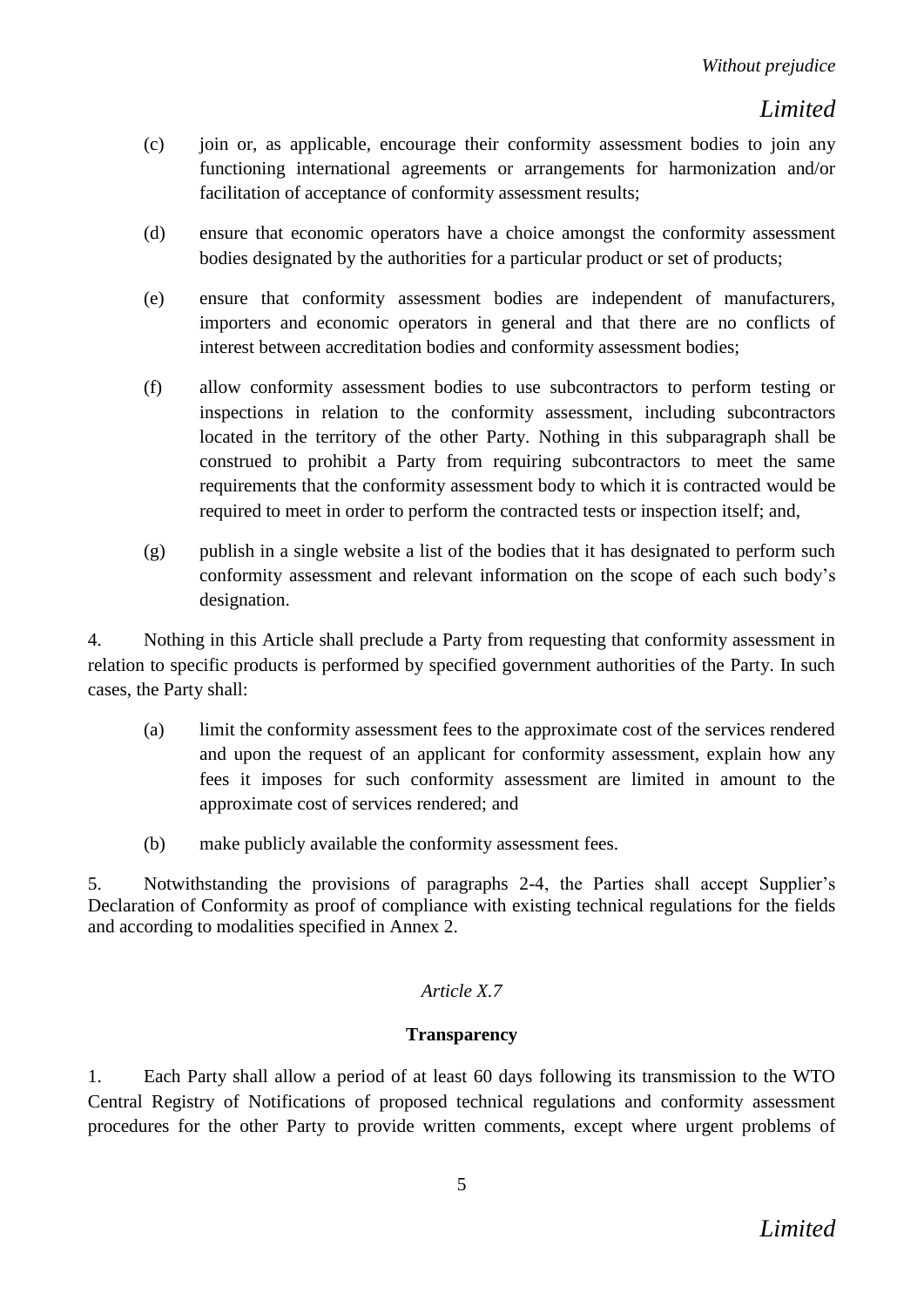safety, health, environmental protection or national security arise or threaten to arise. A Party shall give positive consideration to a reasonable request to extend the comment period.

2. The Party shall provide, in case the notified text is not in one of the official WTO languages, a detailed and comprehensive description of the content of the measure in the WTO notification format.

3. If a Party receives written comments on its proposed technical regulation or conformity assessment procedure from the other Party, it shall:

- (a) if requested by the other Party, discuss the written comments with the participation of its competent regulatory authority, at a time when they can be taken into account, and
- (b) reply in writing to the comments no later than the date of publication of the technical regulation or conformity assessment procedure.

4. Each Party shall publish in a website its responses to comments it receives on its TBT notifications no later than the date of publication the adopted technical regulation or conformity assessment procedure.

5. Each Party shall, if requested by the other Party, provide information regarding the objectives of, legal basis and rationale for, a technical regulation or conformity assessment procedure that the Party has adopted or is proposing to adopt.

6. Each Party shall ensure that its adopted technical regulations and conformity assessment procedures are published on a website free of charge.

7. Each Party shall provide information on the adoption and the entry into force of the technical regulation or conformity assessment procedure and the adopted final text through an addendum to the original notification to the WTO.

8. Each Party shall allow a reasonable interval between the publication of technical regulations and their entry into force for economic operators of the other Party to adapt. The phrase "reasonable interval" shall be understood to mean normally a period of not less than 6 months, except when this would be ineffective in fulfilling the legitimate objectives pursued.

9. A Party shall give positive consideration to a reasonable request from the other Party, received prior to the end of the comment period following the transmission of a proposed technical regulation, to extend the period of time between the adoption of the technical regulation and its entry into force, except where the delay would be ineffective in fulfilling the legitimate objectives pursued.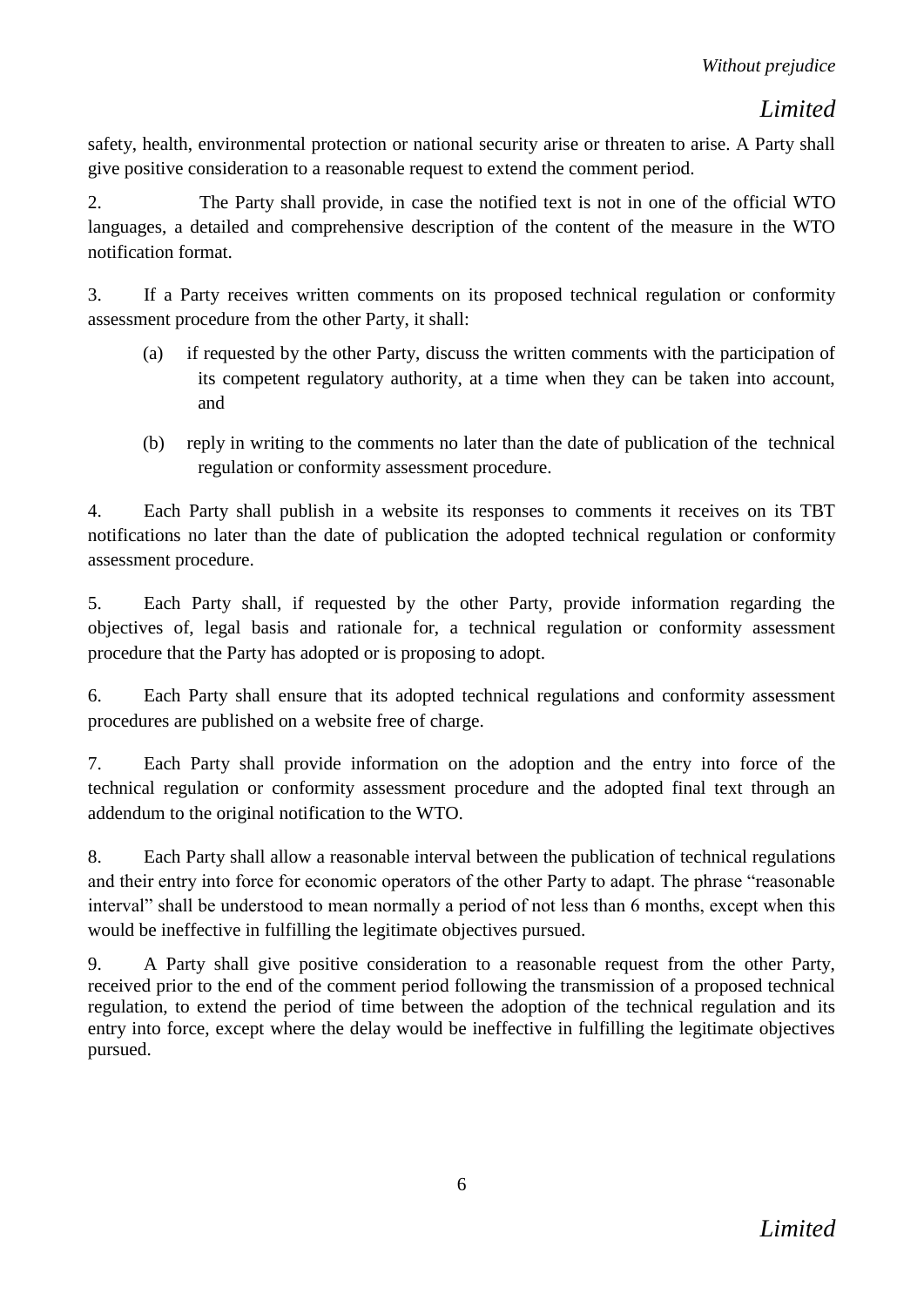### *Article X.8*

## **Marking and labelling**

1. The Parties agree that a technical regulation may include or deal exclusively with marking or labelling requirements, and agree that where their technical regulations contain mandatory marking or labelling, they will observe the principles of Article 2.2 of the TBT Agreement.

- 2. The Parties agree that where a Party requires mandatory marking or labelling of products:
- (a) the Party shall only require information which is relevant for consumers or users of the product or to indicate the product's conformity with the mandatory technical requirements;
- (b) the Party shall not require any prior approval, registration or certification of the labels or markings of products, nor any fee disbursement, as a precondition for placing on its market products that otherwise comply with its mandatory technical requirements unless it is necessary in view of the risk of the products to human, animal or plant health or life, the environment or national safety;
- (c) where the Party requires the use of a unique identification number by economic operators, the Party shall issue such number to the economic operators of the other Party without undue delay and on a non-discriminatory basis;
- (d) provided it is not misleading, contradictory or confusing in relation to the information required in the importing Party of the goods, the Party shall permit the following:
	- (i) information in other languages in addition to the language required in the importing Party of the goods;
	- (ii) internationally-accepted nomenclatures, pictograms, symbols or graphics;
	- (iii) additional information to that required in the importing Party of the goods;
- (e) the Party shall accept that labelling, including supplementary labelling and/or corrections to labelling, take place, in customs warehouses or other designated areas in the country of import as an alternative to labelling in the country of origin.
- (f) the Party shall endeavour to accept non-permanent or detachable labels, or marking or labelling in the accompanying documentation rather than physically attached to the product.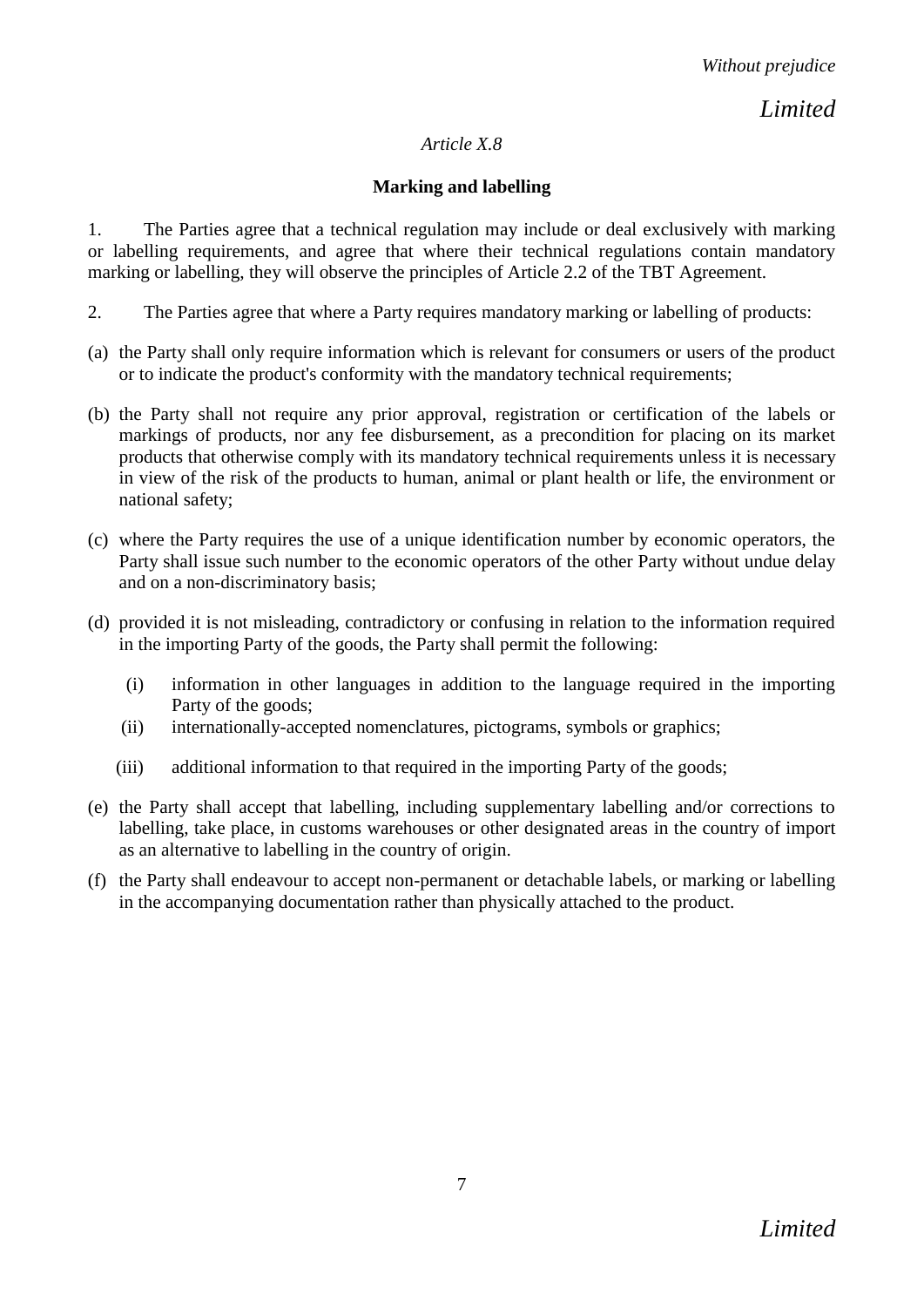### *Article X.9*

### **Technical discussions and consultations**

### Technical discussions

1. Each Party may request to discuss any draft or proposed technical regulation or conformity assessment procedure of the other Party that the Party considers might significantly adversely affect trade between the Parties. The request shall be made in writing and identify:

- (a) the measure at issue;
- (b) the provisions of this Chapter to which the concerns relate; and
- (c) the reasons for the request, including a description of the requesting Party's concerns regarding the measure.

2. A Party shall deliver its request to the Chapter Coordinator of the other Party designated pursuant to Article XX.

3. At the request of either Party, the Parties shall meet to discuss the concerns raised in the request, in person or via video or teleconference, within {60} days of the date of the request and shall endeavor to resolve the matter as expeditiously as possible. If a requesting Party believes that the matter is urgent, it may request that any meeting take place within a shorter time frame. In such cases, the responding Party shall give positive consideration to such a request.

### Consultations

1. A Party may request consultations with the other Party regarding any matter arising under this Chapter by delivering a written request to the Chapter Coordinator of the other Party. The Parties shall make every attempt to arrive at a mutually satisfactory resolution of the matter [and may convene the Committee as appropriate for this purpose].

2. For greater certainty, this Article is without prejudice to a Party's rights and obligations under Chapter XX (Dispute Settlement).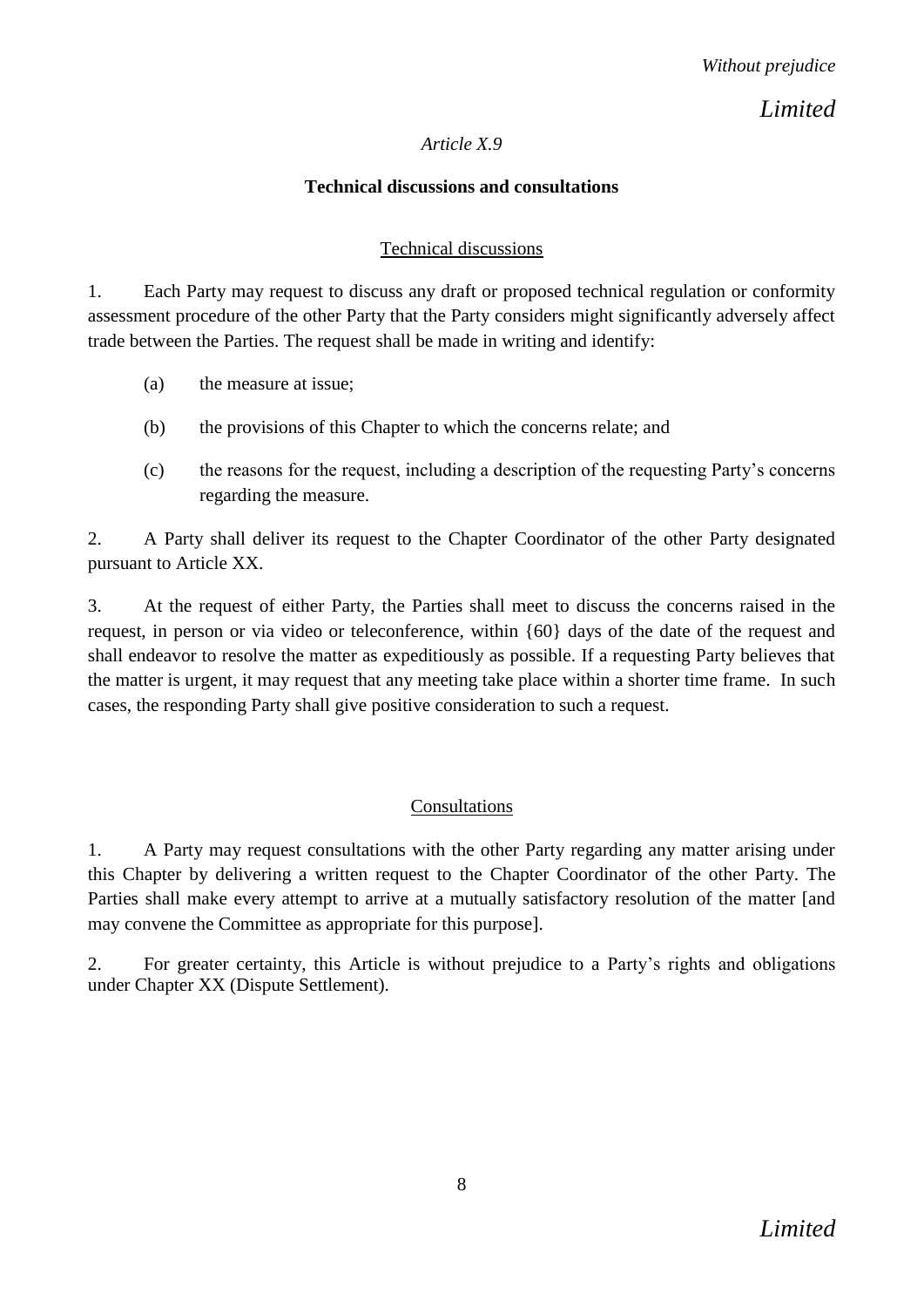### *Article X.10*

### **TBT Chapter coordinator**

1. Each Party shall nominate a TBT Chapter coordinator and inform the other Party if it changes (Note: for the EU, would this normally be the Commission). The TBT Chapter coordinators shall work jointly to facilitate the implementation of this Chapter and cooperation between the Parties in all TBT matters.

- 2 The functions of the Chapter coordinators shall include:
	- (a) monitoring the implementation and administration of this Chapter, promptly addressing any issue that either Party raises related to the development, adoption, application or enforcement of standards, technical regulations and conformity assessment procedures, and upon either Party's request, consulting on any matter arising under this Chapter;
	- (b) enhancing cooperation in the development and improvement of standards, technical regulations and conformity assessment procedures;
	- (c) arranging the establishment of regulatory dialogues as appropriate in accordance with Article XX [Should we have regulatory cooperation provisions];
	- (d) arranging the establishment of working groups,
	- (e) exchanging information on developments in non-governmental, regional and multilateral fora related to standards, technical regulations and conformity assessment procedures.

3. The Chapter coordinators shall communicate with one another by any agreed method that is appropriate to carry out their functions.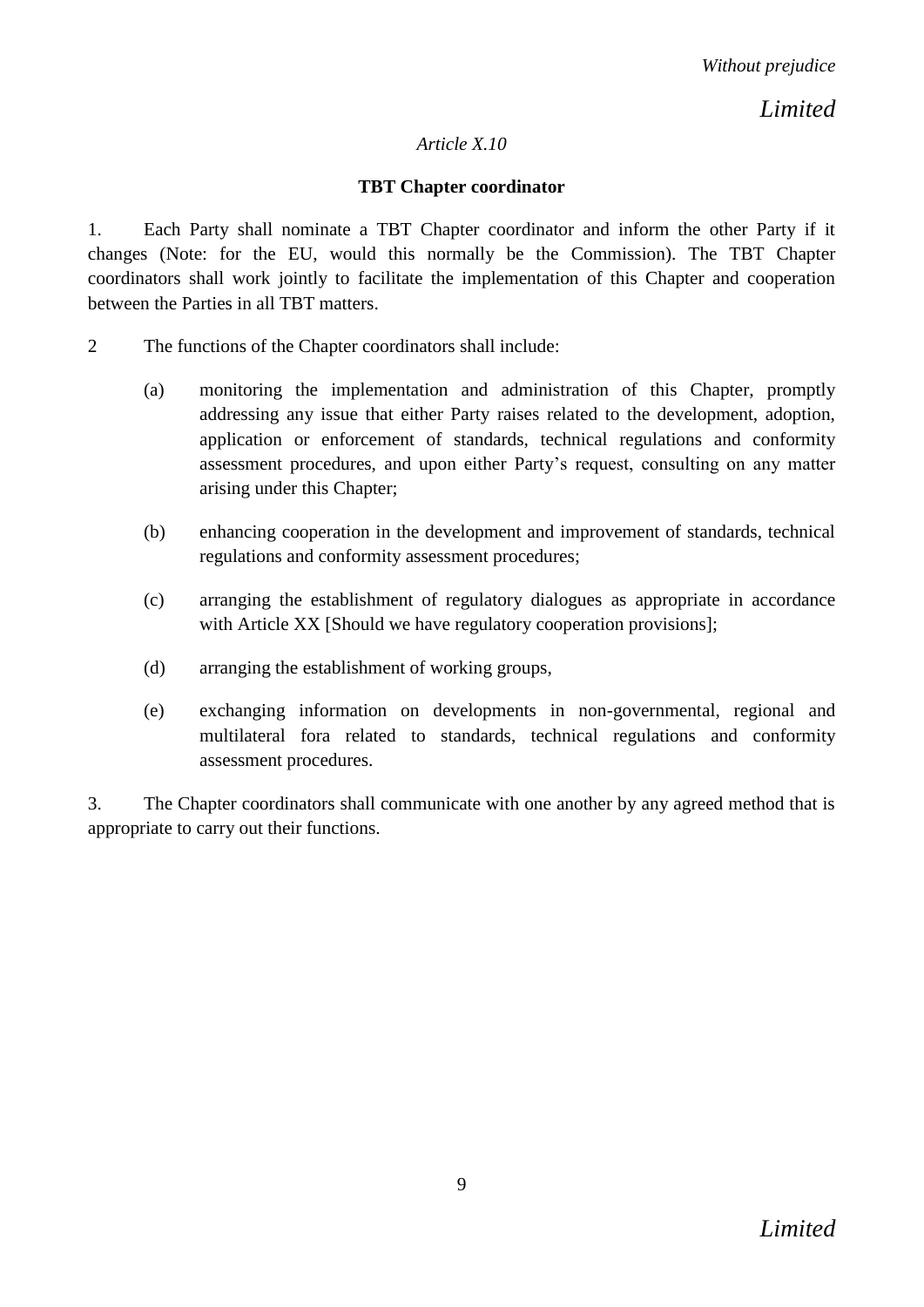### ANNEX 1

- 1. International Organisation for Standardisation (ISO)
- 2. International Electrotechnical Commission (IEC)
- 3. International Telecommunication Union (ITU)
- 4. Codex Alimentarius Commission
- 5. International Civil Aviation Organisation (ICAO)
- 6. World Forum for Harmonisation of Vehicle Regulations (WP.29) within the framework of the United Nations Economic Commission for Europe (UNECE)
- 7. United Nations Sub-Committee of Experts on the Globally Harmonized System of Classification and Labelling of Chemicals (UN/SCEGHS)
- 8. International Council on Harmonisation of Technical Requirements for Pharmaceuticals for Human Use (ICH)
- 9. International Maritime Organisation (IMO)
- 10. International Organisation of Legal Metrology (OIML)
- 11. Bureau International des Poids et Mesures (BIPM)
- 12. International Olive Council (IOC)
- 13. International Organisation of Vine and Wine (OIV)
- 14. Universal Postal Union (UPU)
- 15. World Organisation for Animal Health (OIE)
- 16. International Labour Organisation (ILO)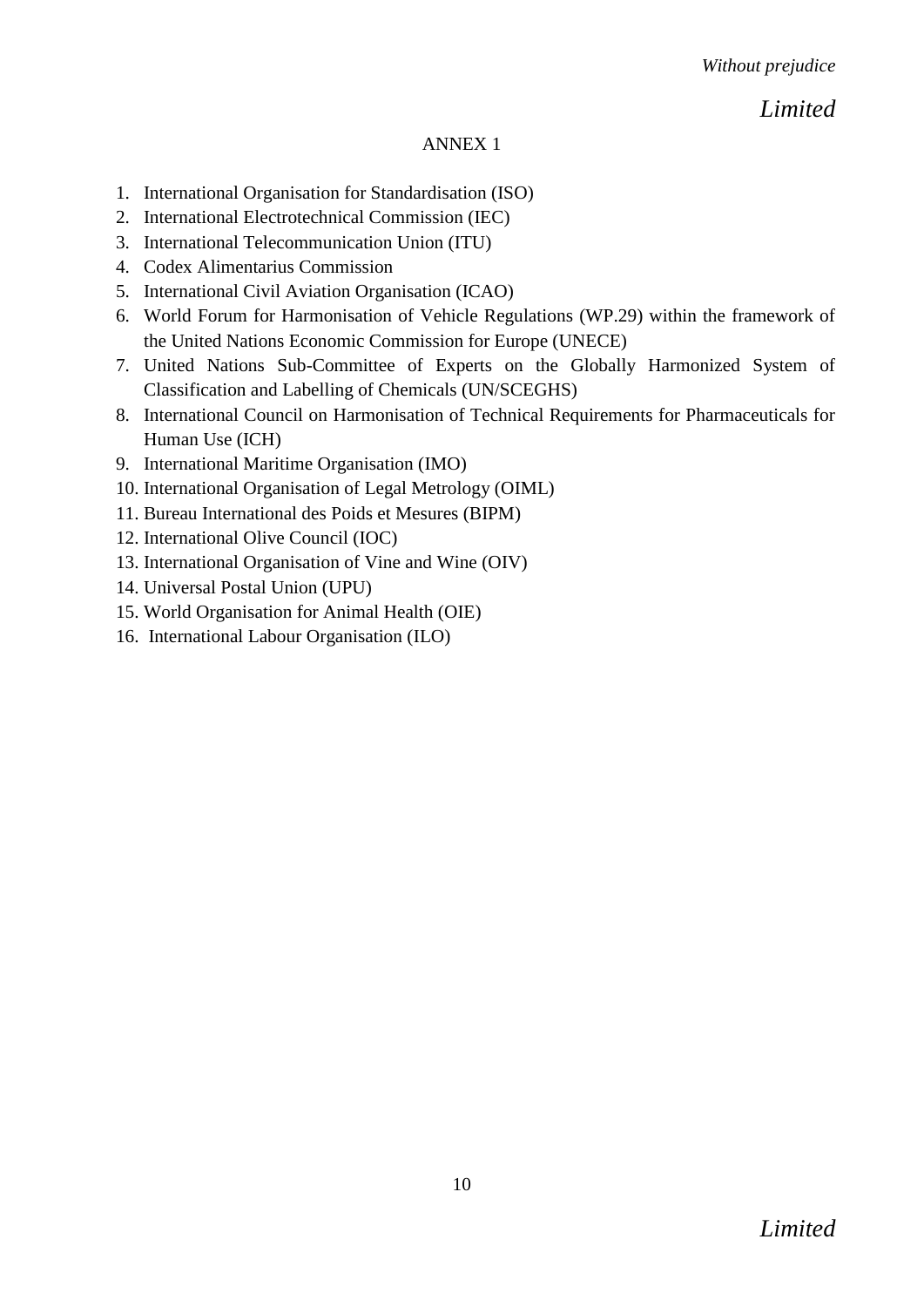#### ANNEX 2

(1) The Parties shall accept Supplier's Declaration of Conformity, i.e. first-party attestation issued by the manufacturer on his sole responsibility based on the results of an appropriate type of conformity assessment activity and excluding mandatory third party assessment, as proof of compliance with existing technical regulations in the following fields:

- (a) safety aspects of electrical and electronic equipment as defined in paragraph 2
- (b) safety aspects of machinery as defined in paragraph 3
- (c) electromagnetic compatibility of equipment as defined in paragraph 4
- (d) energy efficiency including eco-design requirements
- (e) restriction of the use of certain hazardous substances in electrical and electronic equipment

(2) For the purpose of this Annex 'safety aspects of electrical and electronic equipment' means the safety aspects of equipment other than machinery which is dependent on electric currents in order to work properly and equipment for the generation, transfer and measurement of such currents and which is designed for use with a voltage rating of between 50 and 1000 V for alternating current and between 75 and 1500 V for direct current, as well as equipment which intentionally emits or receives electromagnetic waves of frequencies lower than 3000 GHz with the purpose of radio communication or radiodetermination, with the exception of:

- (a) equipment for use in an explosive atmosphere;
- (b) equipment for use for radiology or medical purposes;
- (c) electrical parts for goods and passenger lifts;
- (d) radio equipment used by radio amateurs;
- (e) electricity meters;
- (f) plugs and socket outlets for domestic use;
- (g) electric fence controllers;
- (h) toys;
- (i) specialised electrical equipment, for use on ships, aircraft or railways;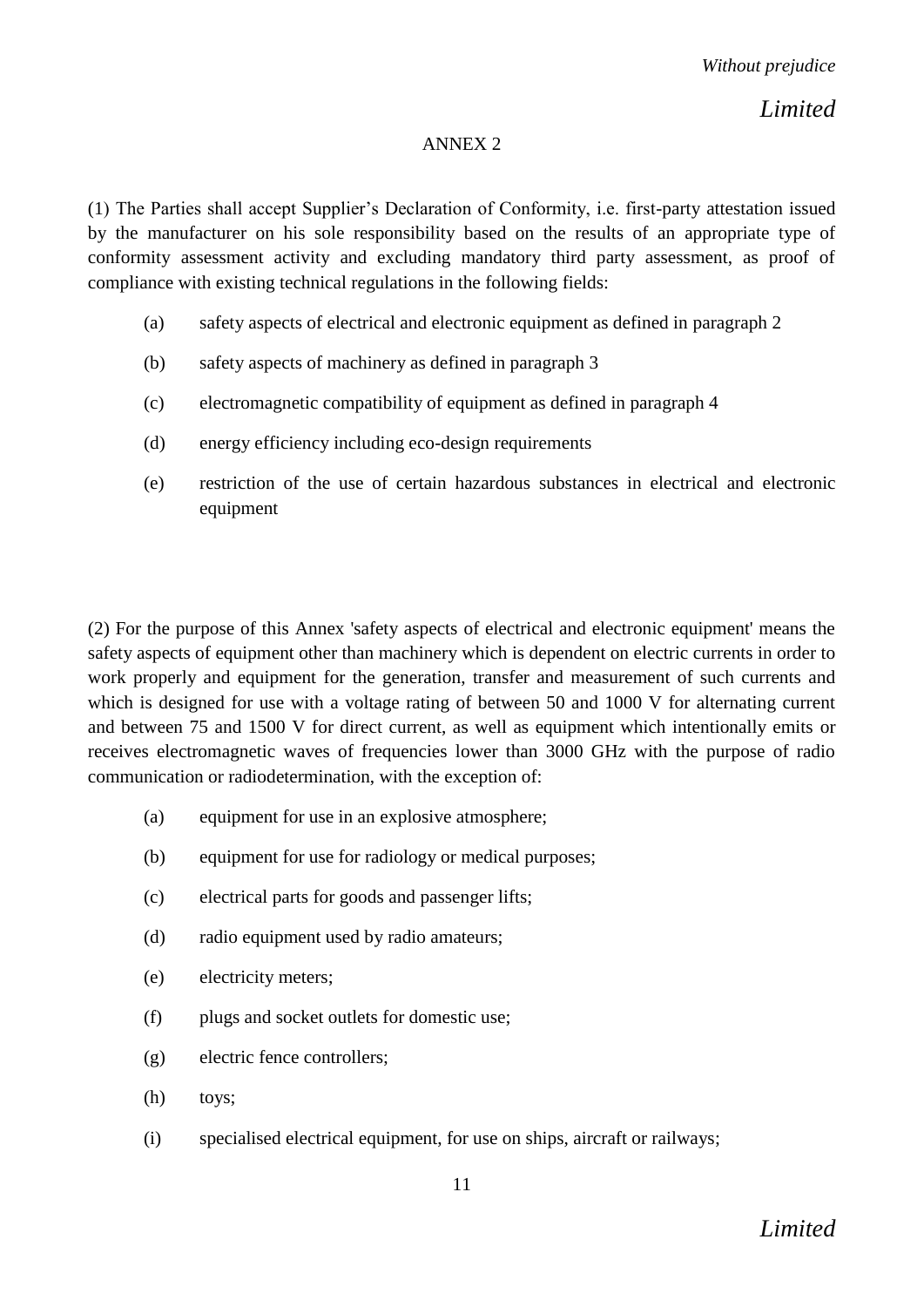(j) custom built evaluation kits destined for professionals to be used solely at research and development facilities for such purposes.

(3) For the purpose of this Annex 'safety aspects of machinery' means the safety aspects of an assembly consisting of at least one moving part, powered by a drive system using one or more sources of energy such as thermal, electric, pneumatic, hydraulic or mechanical energy, arranged and controlled so that they function as an integral whole, with the exception of high risk machinery (to be defined by the Parties)]

(4) For the purpose of this Annex 'electromagnetic compatibility of equipment' means the electromagnetic compatibility (disturbance and immunity) of equipment which is dependent on electric currents or electromagnetic fields in order to work properly and equipment for the generation, transfer and measurement of such currents, with the exception of:

- (a) equipment for use in an explosive atmosphere;
- (b) equipment for use for radiology or medical purposes;
- (c) electrical parts for goods and passenger lifts;
- (d) equipment covered by UNECE Regulation 10;
- (e) radio equipment used by radio amateurs;
- (f) specialised electrical equipment, for use on ships, aircraft or railways;
- (g) measuring instruments;
- (h) non-automatic weighing instruments;
- (i) inherently benign equipment;
- (j) custom built evaluation kits destined for professionals to be used solely at research and development facilities for such purposes.

(5) For the purposes of this Annex:

'aircraft', 'vessels', 'vehicles', 'railways', which the exception of their components, shall not be considered as equipment or machinery.

(6) At the request of either Party the [Joint Committee or appropriate institutional mechanism] shall review the list of fields in this Annex.

(7) Notwithstanding paragraph 1, either Party may introduce requirements for mandatory third party testing or certification for the fields specified in this Annex, for products falling within the scope of this Annex under the following conditions: